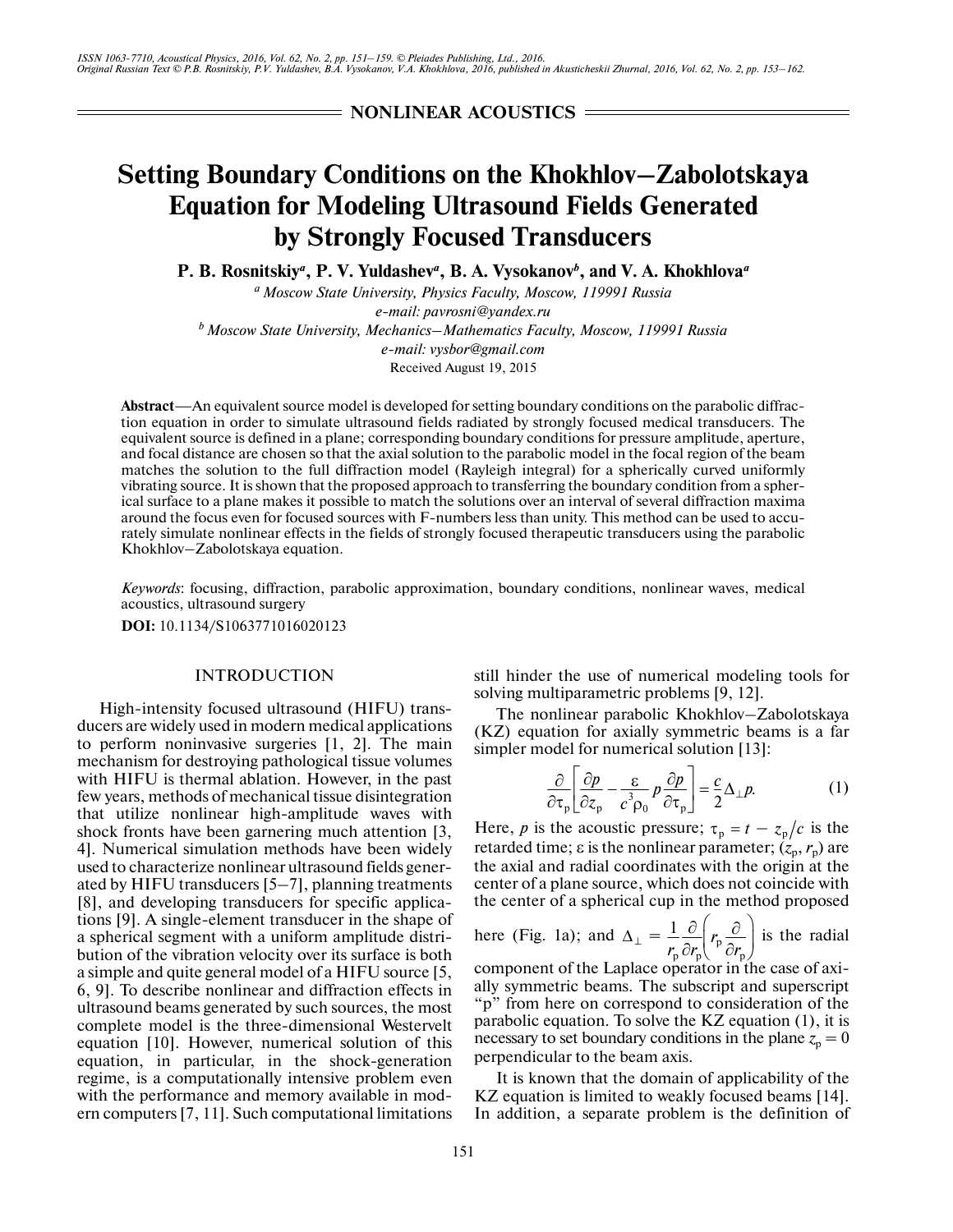

Fig. 1. Different planar boundary conditions for simulating the field generated by a single-element spherical segment in the parabolic approximation (a) and corresponding pressure amplitude distributions on the beam axis (b). Solid gray lines correspond to the solution in the form of the Rayleigh integral for a spherical source. Dashed lines correspond to the solution to the parabolic equation with boundary conditions given in a plane that results in the best agreement with the solution to the full diffraction model

(radius  $a_p \neq a$ , focal length  $F_p \neq F$ , amplitude  $p_0^0 \neq p_0$ ). Dashed-dotted lines are the solution to the parabolic equation with boundary conditions on a plane without a change in geometric parameters and amplitude of the spherical source. The example is shown for a spherical transducer of 1 MHz frequency,  $a = 5$  cm,  $F = 9$  cm, and pressure amplitude at the surface of  $p_0 = 1$  Pa.  $a_p \neq a$ , focal length  $F_p \neq F$ , amplitude  $p_0^p \neq p_0$ 

Parabolic equivalent source parameters are  $a_p = 5.7$  cm,  $F_p = 9.8$  cm, and  $p_0^p = 0.92$  Pa.

boundary conditions in a plane even though therapeu tic ultrasound transducers usually have a spherically curved shape. The choice of boundary conditions in the form of a plane source with an aperture and ampli tude equal to those of the spherical one—and a phase distributed according to the parabolic law to provide focusing—is applicable for the weakly focused fields of diagnostic ultrasound transducers with convergence angles less than 30° [15]. However, for strongly focused therapy transducers with angular apertures on the order of 70° this approach leads to large differ ences between the solutions of the parabolic and full diffraction models (Fig. 1).

Various modifications to the KZ equation have been proposed to extend its domain of applicability for strongly focused beams, e.g., the use of spheroidal coordinates that take into account the beam conver gence [16], the introduction of a coordinate system that replicates the geometry of a Gaussian beam [17], and the wide-angle parabolic approximation [18, 19].

An alternative approach uses the unmodified form of the KZ equation with an appropriate choice of a boundary condition to produce the effects of strong focusing. In this approach, boundary conditions are defined in the plane passing through the center of the spherical transducer; then the aperture and initial pressure amplitude of the "equivalent source" are chosen different from those of the spherical one. For example, the authors of [20] proposed to determine the aperture of the equivalent source by transferring boundary conditions to a plane following the rays that diverge spherically from the focus and are directed toward the edges of the transducer. Results of recent experimental studies demonstrated that by varying the aperture and the pressure amplitude of such an equiv alent piston source, it is possible to achieve good agreement between the numerical solution to the KZ equation and acoustic pressure measurements in the focal region for both linear and nonlinear fields of strongly focused transducers with aperture angles of around 70° [5, 6]. Nevertheless, no general approach has been proposed to transfer the boundary condition from a sphere to a plane in order to obtain the best agreement between the solutions to the parabolic and full diffraction models for spherical sources that vibrate uniformly.

Here we propose an analytic method of determin ing the parameters of an equivalent source for calcula tion, in the parabolic approximation, of nonlinear fields of strongly focused transducers. In contrast to the previous studies [5, 6], three parameters of the equivalent source are varied in the boundary condition to the parabolic model: the aperture, the position of the plane where the boundary condition is set (focal distance), and the pressure amplitude (Fig. 1a). These parameters are chosen such that the best agreement is achieved on the beam axis in the focal region of the source for the solutions to the linearized Westervelt equation in the form of the Rayleigh integral (termed as full diffraction model later in the paper) with boundary conditions set on a spherical surface and the linearized KZ equation (termed as parabolic model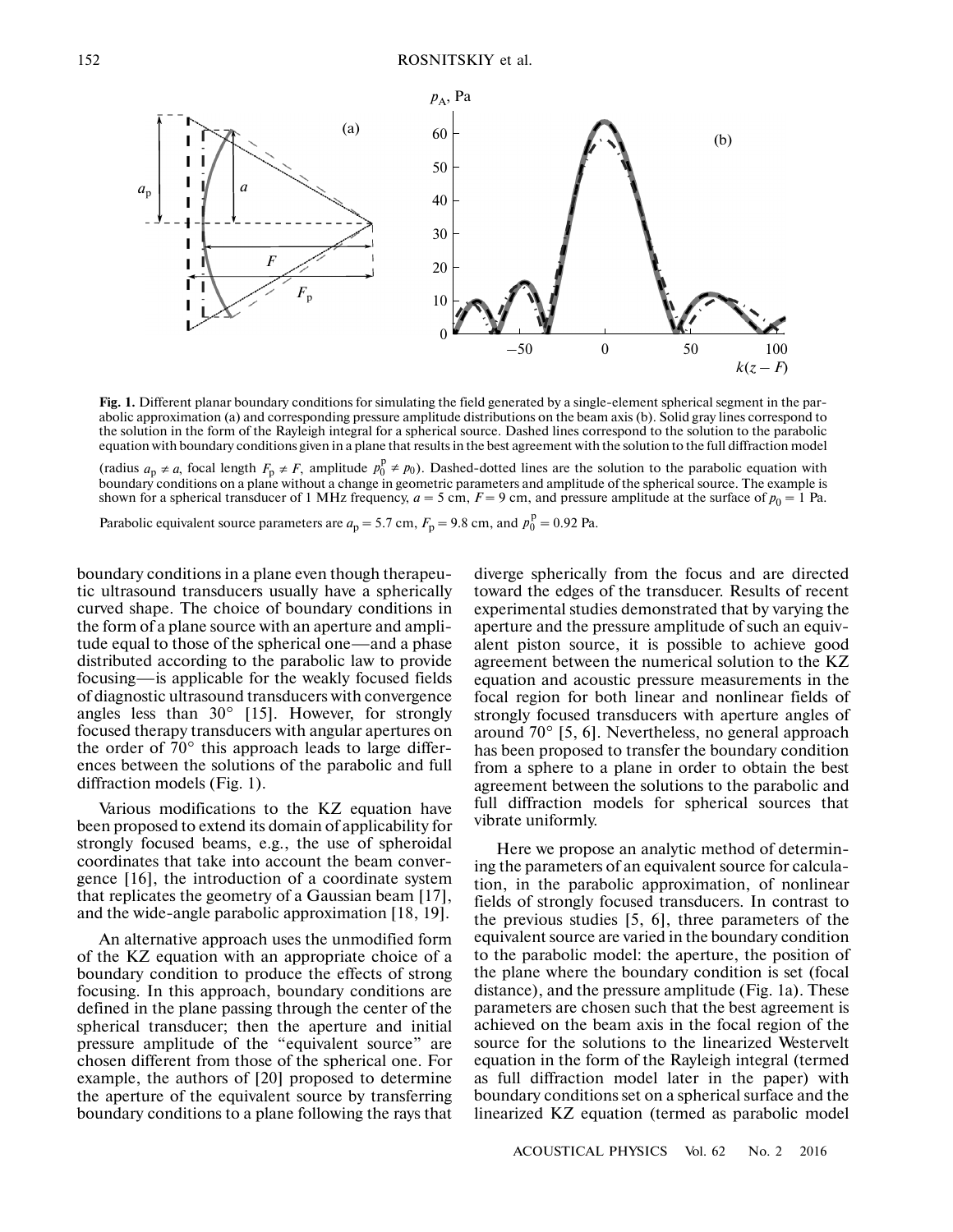later in the paper) with boundary conditions set on a plane (Fig. 1b). This method uses analytic solutions of both models to transfer the boundary conditions from the spherical surface of a real transducer to a plane sur face of an equivalent source. It is demonstrated that excellent agreement between the solutions for the two models is observed even for strongly focused transduc ers with aperture angles of  $\sim 70^{\circ}$ .

# THEORETICAL MODEL

As already mentioned above, the position of the plane for setting boundary conditions and the param eters of the equivalent source were chosen by minimiz ing the difference between the pressure amplitudes on the axis of a linear focused beam, obtained in the full diffraction model with boundary conditions set on a sphere, and the parabolic model with boundary condi tions set on a plane. The operating frequency of the real and the equivalent sources were assumed to be the same.

Consider the solution to the full diffraction model in the form of a Rayleigh integral, which is a particular case of the Kirchhoff–Helmholtz integral [21]: fr the solution to the fund<br>
of a Rayleigh integral, wh<br>
Kirchhoff–Helmholtz int<br>  $(\mathbf{r}) = -i\rho_0 c \frac{k}{\delta} \int_0^{\frac{V_n}{\delta}} (\mathbf{r}) e^{ik|\mathbf{r}|}$ 

$$
A(\mathbf{r}) = -i\rho_0 c \frac{k}{2\pi} \int_S \frac{\nabla_n(\mathbf{r}) e^{ik|\mathbf{r}-\mathbf{r}|}}{|\mathbf{r}-\mathbf{r}'|} dS'. \tag{2}
$$

Here, integration is performed along the radiating sur face S;  $A(r)$  is the complex acoustic pressure amplitude  $p(\mathbf{r},t) = A(\mathbf{r}) \exp(-i\omega t)$  at the observation point with the coordinate **r**; *t* is time;  $v_n$  is the normal component of the complex vibration velocity amplitude at the surface of the transducer; **r**' is the radius vector of the surface element  $dS$ ;  $\rho_0$  is the density of the medium; *c* is the ambient sound speed in the medium;  $k = \omega/c$  is the amount sound speed in the medium;<br> $k = \omega/c$  is the wavenumber;  $\omega = 2\pi f$ , *f* is the operating frequency of the source. This solution is exact for plane transducers, but can also be applied with a high degree of accuracy for calculating the fields of focused sources with aperture angles up to 70° [22, 23]. The result of integrating (2) for the complex acoustic pres sure amplitude  $A(z)$  on the beam axis can be represented as [22] *A*(**r**) =  $-i\rho_0 c \frac{\kappa}{2\pi} \int_{S}^{\nu} \frac{\hbar}{2\pi}$ <br>*p*; *A*(**r**) is the complex  $p(\mathbf{r}, t) = A(\mathbf{r}) \exp(-i\omega t)$ 

$$
A(z) = \frac{\rho_0 c v_0}{1 - z/F} \Big(e^{ikz} - e^{ikR_{\text{max}}}\Big).
$$
 (3)

Here  $\zeta$  is the coordinate along the beam axis with the origin at the center of the spherical transducer;  $v_0$  is the amplitude of the normal component of the vibra tion velocity of the radiating surface; *F* is the focal length;  $R_{\text{max}}$  is the distance from the observation point *z* to the edge of the source. The distance  $R_{\text{max}} = R_{\text{max}}(z)$  is represented in the form

$$
R_{\text{max}} = F\sqrt{1 + \left(1 - \frac{z}{F}\right)^2 - 2\left(1 - \frac{z}{F}\right)\sqrt{1 - \frac{a^2}{F^2}}},\qquad(4)
$$

ACOUSTICAL PHYSICS Vol. 62 No. 2 2016

where *a* is the radius of the transducer (Fig. 1a). Using Eq. (3), we can obtain the solution for the absolute value of the acoustic pressure amplitude on the beam axis in the full diffraction model:

$$
p_{A}(z) = |A(z)| = \frac{2p_{0}}{|1 - z/F|} \sin\left(k\frac{z - R_{\text{max}}}{2}\right).
$$
 (5)

Here,  $p_0 = \rho_0 c_0 v_0$  is the characteristic acoustic pres-<br>sure on the surface of the source.  $p_0 = \rho_0 c_0 v_0$ 

Consider now the beam generated by the round piston source of the parabolic model (1). As proposed here, its aperture, center position, and vibration amplitude are chosen so that the linear beam solution most exactly approximates the exact solution to the full diffraction problem in the form of the Rayleigh integral (5). Here, it is assumed that the solutions to the nonlinear Westervelt and the KZ equations will also be close when the amplitudes of the boundary conditions in both models are scaled in the same way. This assumption is supported by the results of recent studies where nonlinear simulations using the para bolic approximation were compared with experimen tal data for strongly focused single-element transduc ers [5, 6, 24].

Rewriting the linearized KZ equation (1) in terms of the complex pressure amplitude  $p(z_p, r_p, \tau_p)$  = we obtain the parabolic diffrac tion equation: *A*<sub>p</sub> (*x*<sub>p</sub> ), *A*<sub>p</sub> (*x*<sub>p</sub> ), *A*<sub>p</sub> (*x*<sub>p</sub>, *P*<sub>p</sub>), *A*<sub>p</sub> (*z*<sub>p</sub>, *P*<sub>p</sub>),

$$
\frac{\partial A_{\rm p}}{\partial z_{\rm p}} = \frac{i}{2k} \Delta_{\perp} A_{\rm p}.
$$
 (6)

The beam focusing is controlled by changing the phase on the plane surface of the source according to the parabolic law:

$$
A_{p}(z_{p} = 0, r_{p}) = \begin{cases} p_{0}^{p} \exp(-ikr_{p}^{2}/2F_{p}), & r_{p} \le a_{p}, \\ 0, & r_{p} > a_{p}. \end{cases}
$$
 (7)

Here,  $p_0^p$  is the absolute pressure amplitude,  $F_p$  is the focal length, and  $a_p$  is the radius of the plane source. The exact solution to the parabolic model (6), (7) for the absolute acoustic pressure amplitude  $p_A^p$  on the beam axis has the form

$$
p_A^{\rm p}(z_{\rm p}) = |A(z_{\rm p}, 0)| = \frac{2p_0^{\rm p}F_{\rm p}}{|z_{\rm p} - F_{\rm p}|} \sin\left(\frac{k a_{\rm p}^2 z_{\rm p} - F_{\rm p}}{2F_{\rm p}}\right). \tag{8}
$$

The problem now is to choose the parameters with subscript or superscript "p" of the boundary condition (7) for which the difference between the axial distribu tions of the solutions  $p_A^p(z_p)$  (8) and  $p_A(z)$  (5) is minimal in the focal region of the beam. The physical motivation of such an algorithm for transferring the boundary condition is related to the fact that the ulti mate goal is solving the KZ equation (1). Since non linear effects are amplitude-dependent, they will accumulate the same way along the beam axis for the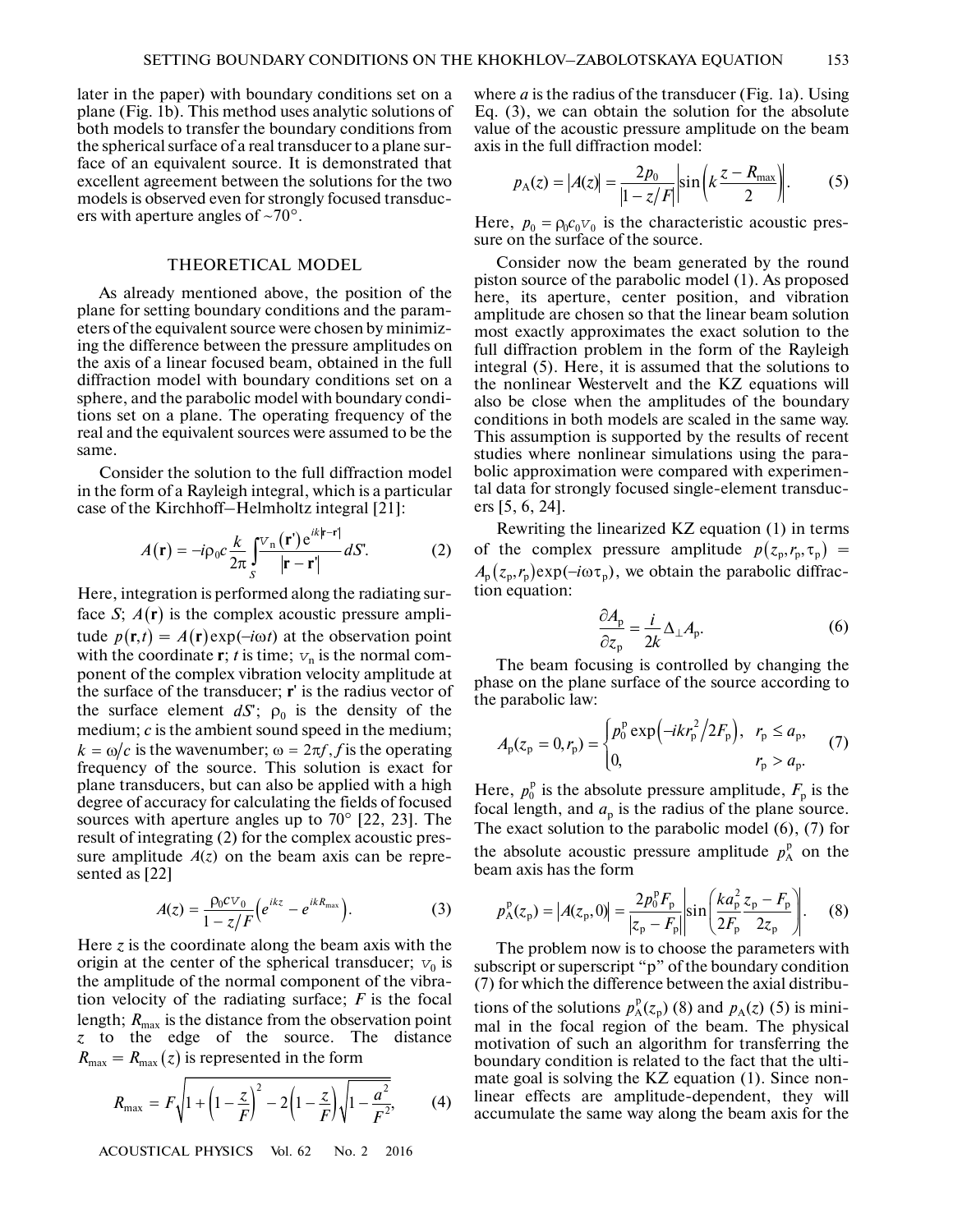

Fig. 2. Pressure amplitude distributions on the beam axis normalized to the corresponding maximum values,  $p_A/p_{\text{max}}$ , calculated by the parabolic approximation for sources with identical (a) and different (b) F-numbers  $\alpha = F/2a$ . Examples are given for transducers of 1.5 MHz frequency and (a)  $F_{1,2,3} = 16$ , 12, and 8 cm,  $\alpha = 1.5$ ; (b)  $F_{1,2,3} = 8$ , 12, and 16 cm,  $\alpha = 1$ , 1.5, and 2.

same pressure distributions (5) and (8) in the focal region where the pressure amplitude is the highest [5, 6].

To solve the posed minimization problem, it is nec essary to choose specific parameters included in (8) and (5) which can conveniently be varied. Solutions (8) and (5) can be rewritten such that each of them contains only three parameters. These are the pressure amplitude at the source and two dimensionless param eters—the corresponding F-number and the focal length:

$$
p_{A}(\sigma) = \frac{2p_0}{|\sigma|} kF \left| \sin \left( \frac{\sigma + kF - kR_{\text{max}}(\sigma, kF, \alpha)}{2} \right) \right|, \quad (9)
$$

$$
p_A(\sigma) = \frac{2p_0^p}{|\sigma|} kF_p \left| \sin\left(\frac{\sigma kF_p}{16\alpha_p^2(\sigma + kF_p)}\right) \right|.
$$
 (10)  
Here  $\sigma = k(z - F) = k(z_p - F_p)$  is the dimensionless

coordinate along the beam axis with the origin at the focus;  $\alpha = F/2a$  and  $\alpha_p = F_p/2a_p$  are the F-numbers;  $kF$  and  $kF$ <sub>p</sub> are the dimensionless focal distances of the sources in the full diffraction and the parabolic mod fraction  $kF_p$  are the dimensionless focal distans<br>sources in the full diffraction and the parabotels;  $kR_{\text{max}} = \sqrt{\sigma^2 + 2\sigma kF \sqrt{1 - (2\alpha)^{-2} + (kF)^2}}$ .

It is convenient therefore to choose the sets of  $(\alpha, kF, p_0)$  and  $(\alpha_p, kF_p, p_0^p)$  as the three parameters determining the form of solutions (9) and (10). Note that the main parameter determining the spatial field structure on the beam axis is the F-number, which characterizes the angular aperture of the source. In fact, for transducers with different focal lengths but the same aperture angle, the dimensionless pressure distributions in the focal region are close to each other (Fig. 2a). However in the case of the same focal length but different aperture angles, they are very different (Fig. 2b). As one can see from the Fig. 3a, changing the parameters  $kF_p$  (focal length) and  $\alpha_p$  (aperture angle) yields a shift of the plane of the equivalent source from the focus and a change in its radius in comparison to the corresponding parameters of the spherical source.

For a non-optimal choice of the equivalent source parameters, the pressure amplitude distributions  $p_{\rm A}(\sigma)$ and  $p_A^{\rm p}(\sigma)$  on the beam axis in the full diffraction and parabolic models differ appreciably, but they have a similar spatial structure: the main diffraction lobe and

ACOUSTICAL PHYSICS Vol. 62 No. 2 2016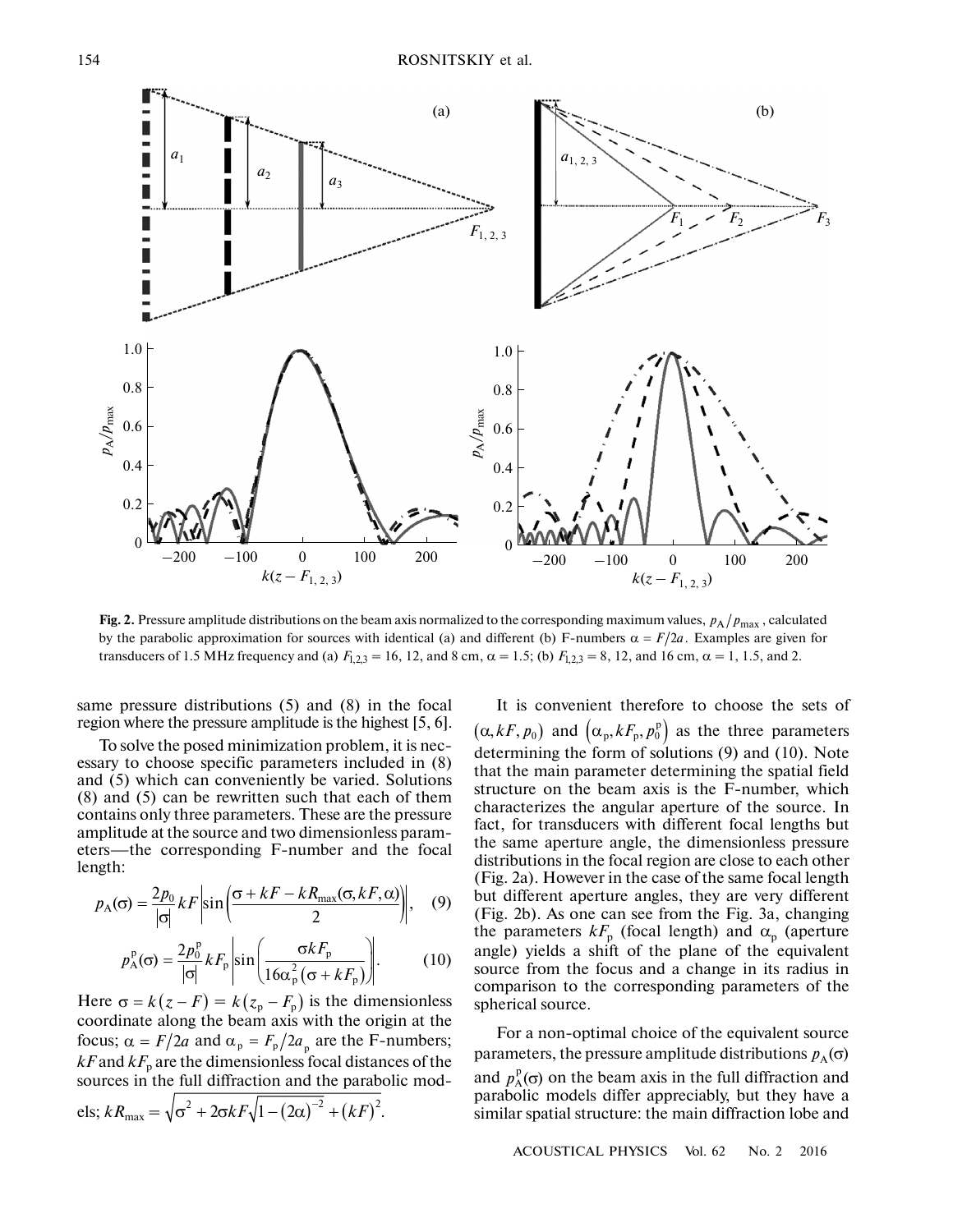

**Fig. 3.** Illustration of setting the boundary conditions in a plane in the linear parabolic model to describe ultrasound beams gen erated by a single-element transducer in the form of a spherical segment. For the equivalent source, changes in position  $(\Delta F)$ , radius  $(\Delta a)$ , and initial pressure amplitude  $(\Delta p_0)$  (a) were varied. The pressure amplitude distributions on the beam axis in the full

diffraction  $p_A(\sigma)$  and parabolic  $p_A^p(\sigma)$  models for the initial choice of the parameters, which corresponds to transfer of the boundary conditions using rays diverging spherically from the focus and directed toward the edges of the transducer (b) and after match ing the distributions at three points: at the focus and at the first pressure nulls from the focus (c).

the lobes in the prefocal region and beyond the focus (Fig. 3b). Consider that the best correspondence of  $p_A(\sigma)$  and  $p_A^p(\sigma)$  near the focus is obtained in the case of coincidence of the solutions at three points: the pressure amplitudes at the focus,  $p_A^p(0) = p_A(0)$ , and the coordinates of the first diffraction nulls before  $(\sigma_1^p = \sigma_1)$  and after  $(\sigma_2^p = \sigma_2)$  the focus (Fig. 3b). The positions of the nulls in the solutions to the full diffraction (9) and parabolic (10) models can be determined analytically from the following equations:

$$
\sin\left(\frac{\sigma + kF - kR_{\text{max}}(\sigma, kF, \alpha)}{2}\right) = \sin(\varphi(\sigma)) = 0, \quad (11)
$$

$$
\sin\left(\frac{\sigma k F_{\rm p}}{16\alpha_{\rm p}^2(\sigma + k F_{\rm p})}\right) = \sin(\psi(\sigma)) = 0. \tag{12}
$$

From here, the coordinates  $\sigma_1$  and  $\sigma_2$  are found from the equations  $\varphi(\sigma_1) = -\pi$  and  $\varphi(\sigma_2) = \pi$ ,  $\sigma_1^p$  and  $\sigma_2^p$ , from the equations  $\psi(\sigma_1^p) = -\pi$  and  $\psi(\sigma_2^p) = \pi$ . Now, the system of equations for finding the three unknown parameters of the source  $\left(\alpha_p, kF_p, p_0^{\mathrm{p}}\right)$  in the parabolic model will have the form

$$
\begin{cases}\np_A^p(0) = p_A(0), \\
\sigma_1^p = \sigma_1, \\
\sigma_2^p = \sigma_2,\n\end{cases}
$$
\n(13)

where the right-hand sides of the equations are deter mined by the given parameters  $(\alpha, kF, p_0)$  of the spher-

ACOUSTICAL PHYSICS Vol. 62 No. 2 2016

ical transducer. The solution to this system can be rep resented in the following form:

$$
\begin{cases}\n\alpha_{\rm p} = 0.5 \frac{1}{\sqrt{2\pi}} \left( \frac{\sigma_1 \sigma_2}{\sigma_1 - \sigma_2} \right)^{1/2}, \\
kF_{\rm p} = -\frac{2\sigma_1 \sigma_2}{\sigma_1 + \sigma_2}, \\
p_0^{\rm p} = 4\alpha_{\rm p}^2 p_0 \frac{F}{F_{\rm p}} \left( 2 - \sqrt{4 - 1/\alpha^2} \right).\n\end{cases} (14)
$$

Here, the zeros of  $\sigma_1$  and  $\sigma_2$  are determined by the expressions

$$
\sigma_{1,2} = 4\pi\alpha
$$
  

$$
\times \frac{kF(\mp kF - \pi)\sqrt{4\alpha^2 - 1} \mp 2\alpha \left[ (kF)^2 \pm 3\pi kF + 2\pi^2 \right]}{(kF)^2 + 16\pi(\pi \pm kF)\alpha^2}.
$$
 (15)

An exact solution to the system of equations (13) as represented by Eqs. (14) and (15) is quite cumbersome and the structure is complicated for evaluation. How ever, using the assumption that the ultrasound wave length is small in comparison to the size of the trans ducer,  $kF \geq 1$ , which is usually valid for medical ultrasound transducers, this solution can be reduced to a simpler form:

$$
\begin{cases}\n\alpha_{\rm p} = 0.5\left(2 - \sqrt{4 - 1/\alpha^2}\right)^{-1/2}, \\
kF_{\rm p} = \frac{4\alpha kF\left(2\alpha + \sqrt{4\alpha^2 - 1}\right)^2}{32\alpha^3 + \sqrt{4\alpha^2 - 1}\left(16\alpha^2 - 1\right) - 6\alpha}, \\
p_0^{\rm p} = p_0 F/F_{\rm p}.\n\end{cases} (16)
$$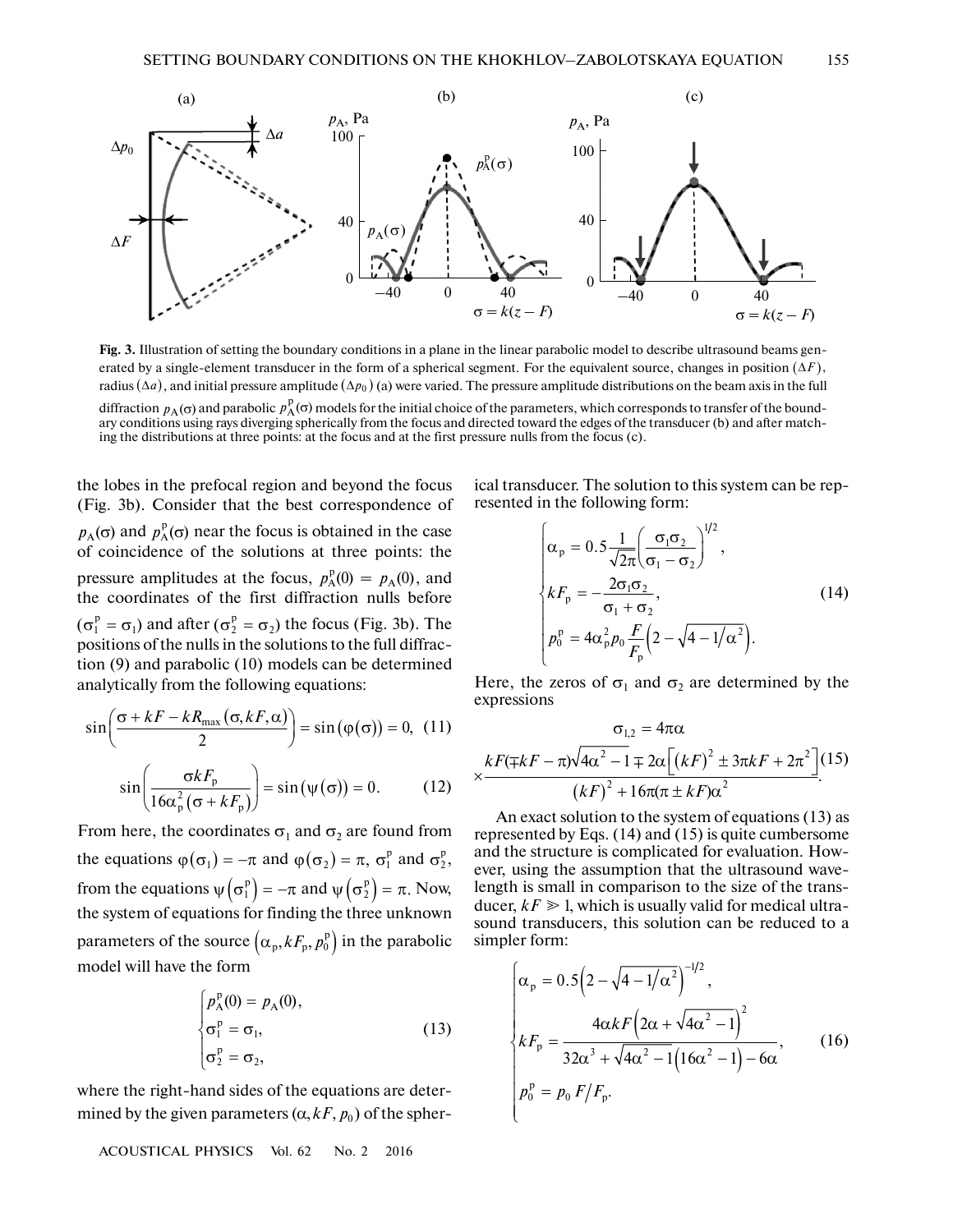

**Fig. 4.** Illustration of using a numerical method of finding the best match between the solutions for the pressure amplitude on the beam axis in the full diffraction and parabolic models for the single-element transducer in the form of a spherical segment. The method is based on minimizing the integral discrepancy (17). The example is given for a spherical transducer with the following parameters: 1 MHz frequency,  $a = 5$  cm,  $F = 9$  cm; and for a source given on the plane: 1 MHz frequency,  $a_p = 6$  cm,  $F_p = 9$  cm.



Fig. 5. Scaling curves for F-number (a), focal distance, and initial pressure amplitude (b) for the equivalent source in the parabolic model as functions of the parameters of the spherical transducer.

Figure 3c shows the pressure amplitude 1 distributions on the beam axis after matching three points in (9) and (10) using the solution (16). As one can see, the solu tions to the full diffraction and parabolic models are practically indistinguishable within the main and two neighboring diffraction maxima. Nevertheless, it is also important to study more exactly the optimality of this approach of matching two curves at three points to obtain their best agreement in the entire focal region.

To check the accuracy of the proposed method of setting the boundary condition, consider a more gen eral numerical approach. We determine the function of the integral discrepancy between the axial ampli tude distributions  $p_A(σ)$  and  $p_A^p(σ)$  of the two models,

the variables of which are the parameters  $(\alpha_p, kF_p, p_0^{\text{p}})$ of the equivalent source (Fig. 4):

$$
\Delta(\alpha_p, kF_p, p_0^{p}) = \int_A^B (p_A(\sigma) - p_A^p(\sigma))^2 d\sigma.
$$
 (17)

Here *A* and *B* are the boundaries of the focal region, which is introduced as containing the main diffraction lobe and halves of the first two adjacent lobes of the axial pressure distribution  $p_{\rm A}(\sigma)$  in the full diffraction model (Fig. 4a). The position of the boundaries of the focal region *A* and *B* was calculated in the maxima of the solution (9):

$$
\left|\sin\left(\frac{\sigma + kF - kR_{\max}(\sigma, kF, \alpha)}{2}\right)\right| = \left|\sin(\varphi(\sigma))\right| = 1, (18)
$$

ACOUSTICAL PHYSICS Vol. 62 No. 2 2016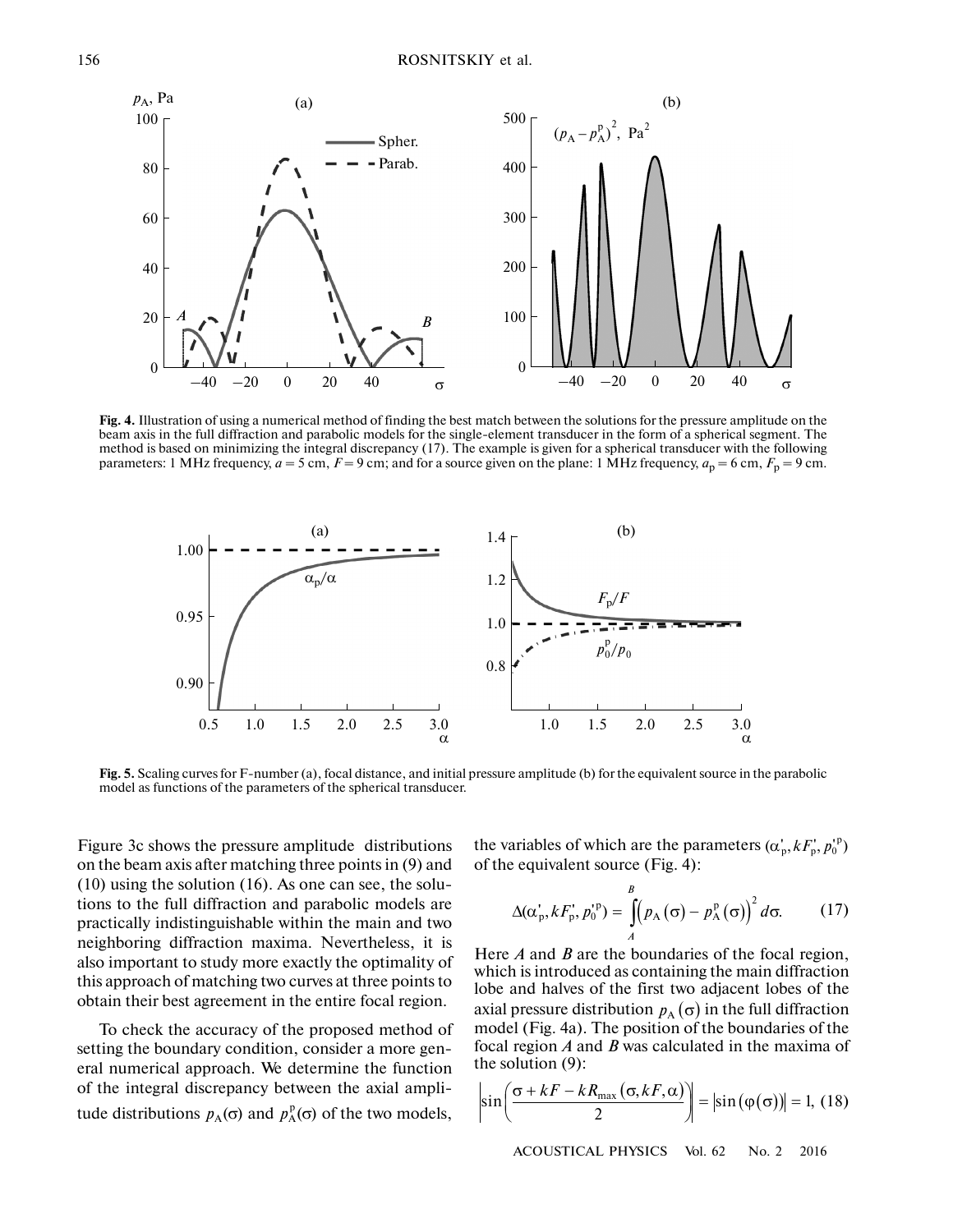

**Fig. 6.** Comparison of the pressure amplitude  $p_A$  (a) and phase Φ (b) distributions on the transducer axis and the pressure amplitude distribution in the focal plane  $p_A$  (c) for the full diffraction (solid line) and parabolic (dotted line) models. The plots include enlarged insets. An example is given for a spherical transducer with a frequency of 1 MHz,  $a = 5$  cm,  $F = 9$  cm, and amplitude  $p_0 = 1$  Pa at the surface. In the parabolic model,  $a_p = 5.7$  cm,  $F_p = 9.8$  cm, and

 $p_0^{\rm p} = 0.92$  Pa.

so that the position of the points  $A$  and  $B$  is found from the parabolic model,  $a_p = 3.7$  cm,  $I_p = 9.3$ ,<br>  $p_0^p = 0.92$  Pa.<br>
so that the position of the points *A* and *B* is for<br>
the conditions  $\varphi(A) = -3\pi/2$ ,  $\varphi(B) = 3\pi/2$ .

Then, the problem of setting the optimal boundary condition reduces to finding the parameters of the par-

ACOUSTICAL PHYSICS Vol. 62 No. 2 2016



passing unough the beam axis. Here, *r* is the radial coordinate, and  $z - F$  is the axial coordinate with the origin at the focus. The two-dimensional distribution also depicts the spherical and equivalent sources. mate, and  $z - F$  is the axial coordinate with the origin at<br>the focus. The two-dimensional distribution also depicts<br>the spherical and equivalent sources. **Fig. 7.** Magnitude of a difference between the absolute val ues of the pressure amplitude in the solutions to the full diffraction and the parabolic models normalized to the pressure amplitude at the focus  $\Delta p_A / p_F$ , in the plane passing through the beam axis. Here, *r* is the radial coordi the focus. The two-dimensional distribution also depicts the spherical and equivalent sources. gintu<br>press<br>and<br>mplit<br>cough<br> $z - F$ 

value  $\Delta(\tilde{\alpha}_p, k\tilde{F}_p, \tilde{p}_0^p)$  of the integral discrepancy. The problem of finding this minimum was solved by the Nelder-Mead method [25] near the point  $(\alpha, kF, p_0)$ . Here, the integral (17) (Fig. 4b) was calculated numerically by the Simpson method [26]. The calcu lations were performed within a wide range of practi cally important values of the geometrical parameters of the spherical transducer:  $200 \leq k \leq 500$ . Comparison of the results for the boundary condition to the parabolic model obtained analytically and numerically showed that the differ cally important values of the geometrical parameters<br>of the spherical transducer:  $0.62 \le \alpha \le 2$ ,<br> $200 \le kF \le 500$ . Comparison of the results for the<br>boundary condition to the parabolic model obtained<br>analytically and nume and  $\left|p^{\mathrm{p}}_0-\tilde{p}^{\mathrm{p}}_0\right|$  ) did not exceed  $0.01\%$  in the entire focal region. Thus, it can be considered that the analytic solution (16) for source parameters in the parabolic model can be employed with high accuracy to describe the focal region of strongly focused transducers. spherical and equ<br>
model  $(\tilde{\alpha}_p, k)$ <br>  $\Delta(\tilde{\alpha}_p, k \tilde{F}_p, \tilde{p}_0^p)$  $0.62 \leq \alpha \leq 2$ . α = 10<br>10<br>6 the solic mowed<br>10 α - - α α  $F \le$ ry d<br>ally<br>twe<br>-  $\tilde{p}$ 

## CALCULATION RESULTS

Figure 5 shows the scaling curves (16) of the parameters of the equivalent source as functions of the parameters of the spherically focused transducer; both sources are assumed to vibrate uniformly. As one can see from the solution (16), the F-number of the source in the parabolic model is less than the F-number in the full diffraction model:  $\alpha_p < \alpha$  (Fig. 5a). In this case the angular aperture (the angle at which the diameter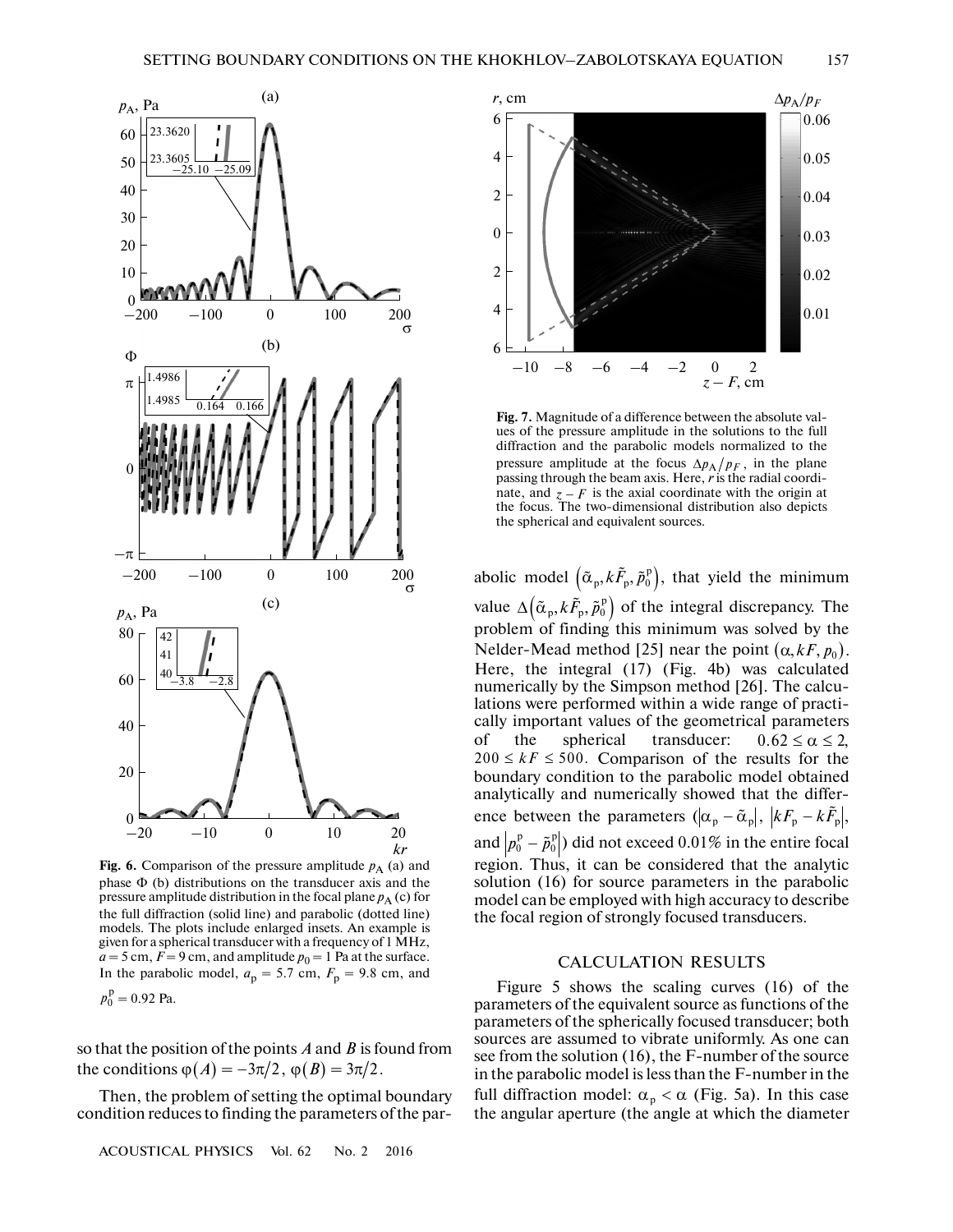of the source is visible from the focal point) of the FILM 158<br>
for the source is visible from the focal point) of the<br>
equivalent source  $2\arctan((2\alpha_p)^{-1})$  is also less than that of the spherical source  $2\arcsin((2\alpha)^{-1})$ , i.e., the equivalent source is always less focused than the spherical one. the foc<br>  $\binom{1}{p}^{-1}$  is a<br>  $\left(\left(2\alpha\right)^{-1}\right)$ 

Scaling curves shown in Fig. 5b demonstrate that the focal length  $F_p$  and the initial pressure at the source  $p_0^{\rm p}$  in the parabolic model depend linearly on the corresponding parameters  $F$  and  $p_0$  in the full diffraction model; the scaling coefficient is determined by the F number α. Here, for an arbitrary spherical transducer, the equivalent source of the parabolic model is located further away from the focal point  $(F < F_p)$ , and the pressure amplitude at its surface is smaller  $(p_0^p < p_0)$ . Note also that the F-number  $\alpha$  is indeed the main parameter characterizing the properties of the trans ducer: all the scaling coefficients of the equivalent source parameters in comparison to the spherical one are determined precisely by its value. The effect of the F-number  $\alpha$  on the parameters of the parabolic model are such that for small  $\alpha$  (strongly focused source), the , and  $p_0^{\rm p}/p_0$  significantly differ from unity, and for large  $\alpha$  (weakly focused source), they tend toward unity; i.e., all parameters of the parabolic source are close to the corresponding parameters of the spherical source.  $\alpha_{\rm p}/\alpha$  ,  $F_{\rm p}/F$  , and  $p_{\rm 0}^{\rm p}/p_{\rm 0}$ 

As an example, Fig. 6 shows the results of using the developed method to simulate the field of a strongly focused spherical transducer with a frequency of 1 MHz, a radius of  $a = 5$  cm, and a focal length of  $F =$  $9 \text{ cm } (\alpha = 0.9)$ . This single-element source was developed by Imasonic (Besanson, France) for histotripsy research [24]. As one can see, not only the pressure amplitude along the beam axis (Fig. 6a), but also the phase (Fig. 6b) and the pressure amplitude in the focal plane (Fig. 6c), calculated using the Rayleigh Integral for a spherical transducer and in the parabolic approx imation for the equivalent source, are practically indistinguishable within several diffraction lobes around the focus. The frames to the left depict enlarged areas of the plots to better visualize the differ ences between the curves. One can see from Fig. 6 that the solution (16) makes it possible to transfer the boundary condition from a sphere to a plane with high accuracy even for strongly focused transducers. It is seen (Fig. 6a) that pressure amplitudes on the beam axis in the solutions to the two models are different in the fifth significant digit.

Despite the fact that the proposed method makes it possible to achieve good agreement between pressure amplitude distributions on the transducer axis for the two models, the question of the accuracy of the para bolic approximation in the remaining space is still open. To answer this question, two-dimensional pres sure amplitude distributions were calculated numerically in the axial plane of the previously considered transducer (Fig. 6). Calculations were performed using the full diffraction and the parabolic models. Figure 7 shows the two-dimensional distribution of the absolute value of the difference in pressures  $\Delta p_A =$ cally in the axial plane of the previously considered<br>ransducer (Fig. 6). Calculations were performed<br>using the full diffraction and the parabolic models.<br>Figure 7 shows the two-dimensional distribution of<br>the absolute va plane normalized to the pressure amplitude at the focus  $p_F$ . As one can see, the maximum discrepancy  $\Delta p_A$  in the entire region does not exceed 6%, and, near the focus, it does not exceed even 3% of the pressure amplitude value  $p_F$  at the focus. The areas of maximum discrepancies between the solutions are on the beam axis in the near field of the sources near the points at which the zeros of the distributions do not coincide (Fig. 6a). However, due to the small pressure levels and small dimensions of these regions, these discrepancies would not appreciably influence nonlinear effects at the focus [5, 6, 24].

#### **CONCLUSIONS**

This paper proposes a method that reduces the full diffraction problem on modeling the field of a trans ducer with a boundary condition set on a spherical cup with a radius *a* and focal length *F* to the corresponding problem formulated in the parabolic approximation with a boundary condition set on a plane. Here, three parameters  $p_0^p$ ,  $a_p$ , and  $F_p$  of the parabolic model are different from the parameters  $p_0$ ,  $a$ , and  $F$  of the corresponding spherical transducer and can be easily deter mined by the exact analytic solutions (14) and (15) or an approximation (16). The proposed method was tested for the case of a typical strongly focused ultra sound therapeutic transducer. It was shown that in the spatial region near the focus, the results obtained in the full diffraction and the parabolic models differ by not more than 3%. The greatest difference of 6% is observed in the low-amplitude near field of the source; however, nonlinear effects are weak there, and details of the field in such regions away from the focus are of less interest for practical applications in ultrasound surgery.

Note that the parabolic model and our proposed method of transferring the boundary conditions to a plane can be used not only for single focused elements that vibrate uniform, but also for sources with a non uniform amplitude distribution [5, 6] and multi-ele ment phased arrays with round piston elements dis tributed over a spherical cup [7]. In such cases, the ini tial pressure  $p_0^p$ , position  $F_p$ , and radius  $a_p$  of the equivalent source can be chosen numerically to obtain the best agreement between the solution (10) of the parabolic equation and the calculated or measured field on the axis of the real source.

The proposed method of setting the boundary con dition to the parabolic equation is of interest for simu lating nonlinear fields generated by HIFU sources,